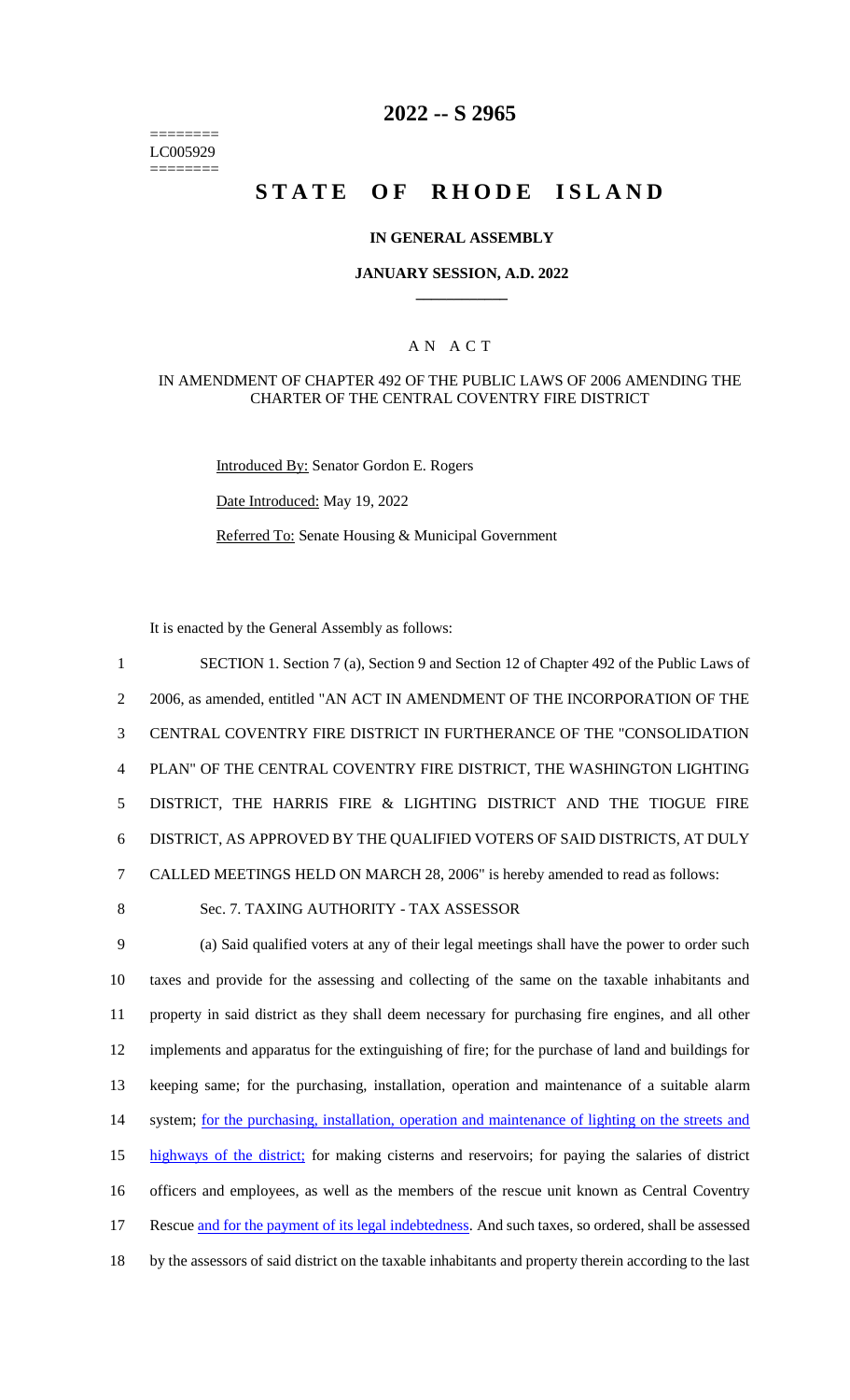valuation made by the assessors of the town of Coventry next previous to said assessment, adding, however, any taxable property which may have been omitted by said town assessors or afterwards acquired; and in assessing and collecting said taxes such proceedings shall be had by the officers of said district, as near as may be, as are required to be had by the corresponding officers of towns in assessing and collecting taxes.

 (b) The qualified voters of the Central Coventry Fire District are also authorized to raise money through taxes to purchase the necessary vehicles and equipment to operate and maintain a rescue unit to be known as the Central Coventry Rescue.

(c) TAX ASSESSOR

 There shall be at least one District Tax Assessor, who may also serve as District Clerk, who shall be appointed or employed by the District. The tax assessor shall levy and assess taxes at such rate as the district shall vote, on all taxable real and personal property in the district and shall prepare and deposit the tax list with the tax collector and treasurer of the district; said board shall assess property on the basis of the last valuation made by the assessors of the Town of Coventry next previous to said assessment.

#### Sec. 9 DISTRICT TREASURER

 There shall be a District Treasurer who shall be appointed or employed by the District. The Treasurer shall receive all money paid to the District and deposit the same in such federally insured bank or banking system as shall be designated by the Board of Directors to the credit of the District, provided that in the event of a surplus of funds, the Board of Directors may direct deposits to be 21 made in a savings account in some federally insured banking institution The Board of Directors 22 may also appoint one of its members to serve as the Assistant Treasurer of the District. The 23 Treasurer or Assistant Treasurer shall sign all duly authorized distinct notes and bonds. and The 24 District Treasurer shall be bonded in an amount to be determined by the Board of Directors. The Treasurer shall pay all District obligations by check, as approved by the Board of Directors and shall close the books as of the last day of each fiscal year. The Treasurer shall submit a report to the Board of Directors monthly. The Treasurer shall at every annual meeting, fully report the condition of the treasury of the District, showing receipts and expenditures of the preceding year.

#### Sec. 12 AUTHORIZATION TO BORROW FUNDS

 The Central Coventry fire district is hereby authorized and empowered to borrow from 31 time to time such sums of money as may be necessary, not however, to exceed in the aggregate the 32 outstanding principal sum of one-half (1/2) of the annual operating budget, for the purpose of procuring real and personal estate, the erection and maintenance of buildings, the procuring of fire 34 and water apparatus, the procuring of street lighting apparatus, for the payment of any legal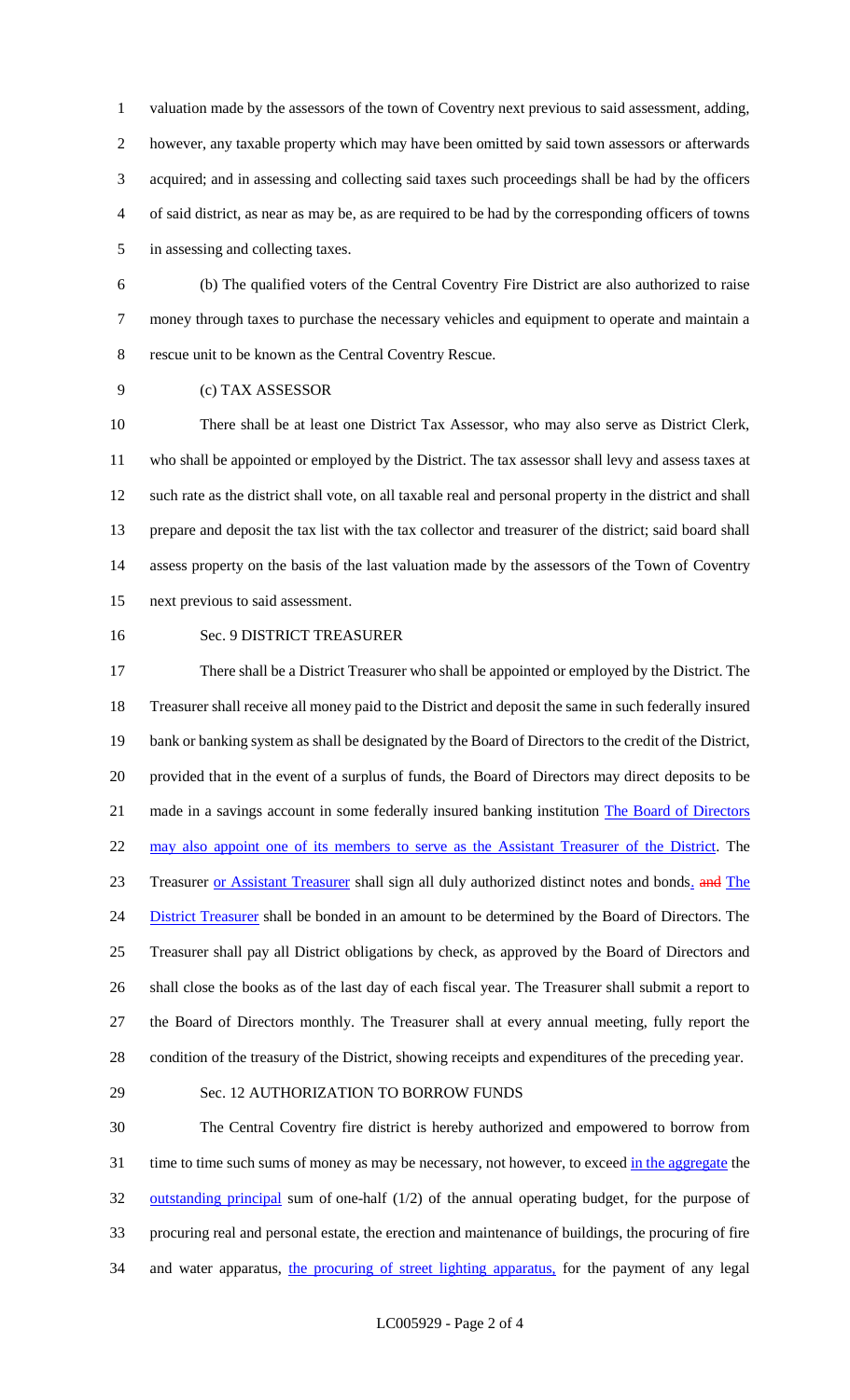- 1 indebtedness of said district, or for the purpose of purchasing or procuring any other property, real
- 2 or personal, that may be legally acquired and held by said district.
- 3 SECTION 2. This act shall take effect upon passage.

#### $=$ LC005929 ========